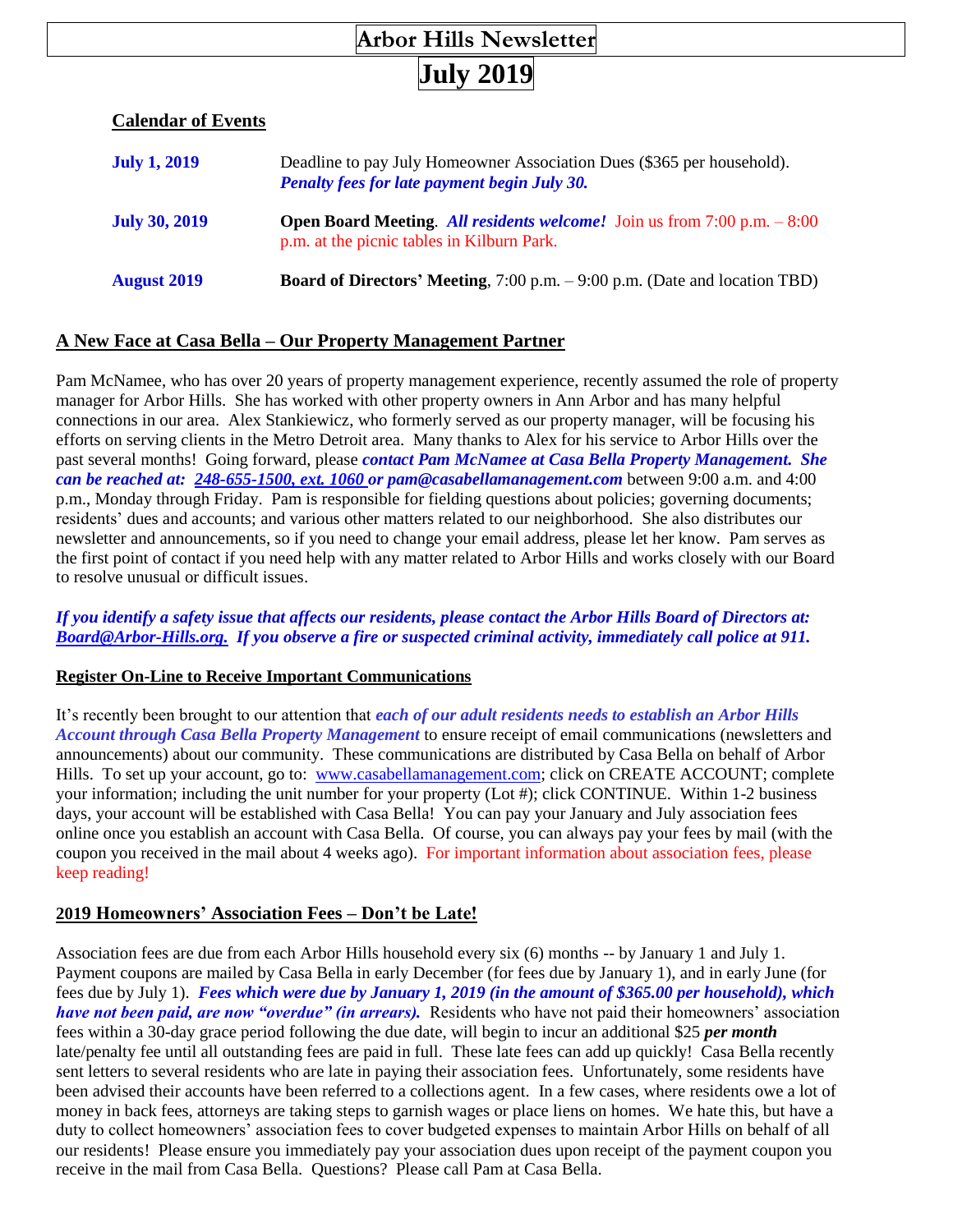*You may pay your association fees online or by check (made payable to Arbor Hills Homeowners' Association).* To pay online, go to *[casabellamanagement.com](http://casabellamanagement.com/)* and register for access to the website. You will not gain immediate access to the website. First, Casa Bella must verify your residency status in Arbor Hills and approve your registration request. If you wish to pay by check, mail your check in the envelope provided with the Casa Bella payment coupon, or mail a check to Casa Bella's main office at the following address. Be sure to include your full name and street address with your check.

Arbor Hills Condominium Association c/o Casa Bella Property Management, Inc. 850 North Crooks Road – Suite 100 Clawson, MI 48017

# **Thanks to our Fellow Neighbors for Keeping our Neighborhood Nice and Spiffy!**

Many thanks to our Board members and neighbors who helped scour our common areas for trash and "other things" during our recent spring clean-up. What an interesting day! We found all sorts of items dumped in the woods and in our wetland and pond areas. It is illegal to dump anything, including tree/shrub trimmings and grass clippings in our common areas. Sadly, it appears someone may also have poured oil near one of our wetlands, threatening wildlife and water quality. Please dispose of old oil, paint, solvents or anything else of a chemical nature at appropriate recycling centers in Ann Arbor – not down our street drains or in our ponds or wetlands. Other issues were identified as we moved through the common areas to pick up trash. Casa Bella will be in touch with some of our residents to address these issues.

On a positive note: We really appreciate the efforts of **Karin** (our anonymous gardener), who saw a need and quietly planted flowers (purchased by her) in our little pie-shaped garden plot in Kilburn Park. It looks lovely! She also loaned her colorful garden post to the space to cap things off! You can help maintain this garden by dropping by to water the flowers there! Many thanks to Steve Haddrill, an unsung, frequent volunteer who serves on our Board. He recently rented equipment and cleared the weeds and brush around Ponds B and H. Steve's hard work saved our residents a lot of money! If you know others who have taken the initiative to improve our neighborhood, please let us know. We'd like to recognize them!

# **Fair Warning: Neighborhood Inspection Coming Soon**

Speaking of keeping our neighborhood well-maintained … Casa Bella and members of the Board will be conducting a formal inspection of our neighborhood in late July or early August. Time to stash those garbage, recycling and compost containers in your garage! *Remember, all bins must be removed from the curb within 12 hours after trash pick-up and stored inside your garage*. Here are some of the things Casa Bella may be evaluating during the inspection: the exterior condition of homes in Arbor Hills (evidence of mold, doors or trim in need of repair or painting, broken windows, etc.); grass and weeds that are too high; refuse in the yard; cracked or raised sidewalks and driveways; trees that need trimming because there is not at least a 6 foot clearance for people to safely walk or ride bicycles on the sidewalks. Common areas behind houses will also be inspected to determine if residents have illegally disposed of yard waste and other items. If your home is found to be out of compliance with the Arbor Hills bylaws and/or mandated City of Ann Arbor ordinances, you will be notified by Casa Bella following the inspection.

# **Attention all Speeders!**

We continue to have a problem with people speeding through our neighborhood. Our Board and Casa Bella are currently evaluating a variety of ways to encourage people to slow down. For example, we are getting estimates on repainting the faded markings on our crosswalks and at intersections where stop signs are present. We are also looking into installing flexible, cylindrical guideposts that alert drivers to slow down or stop for pedestrians (like the ones you see near Clague Elementary on Nixon Road). *The speed limit in Arbor Hills is 15 mph, but, honestly, how quickly could you stop while going 15 mph?* **Please slow down!**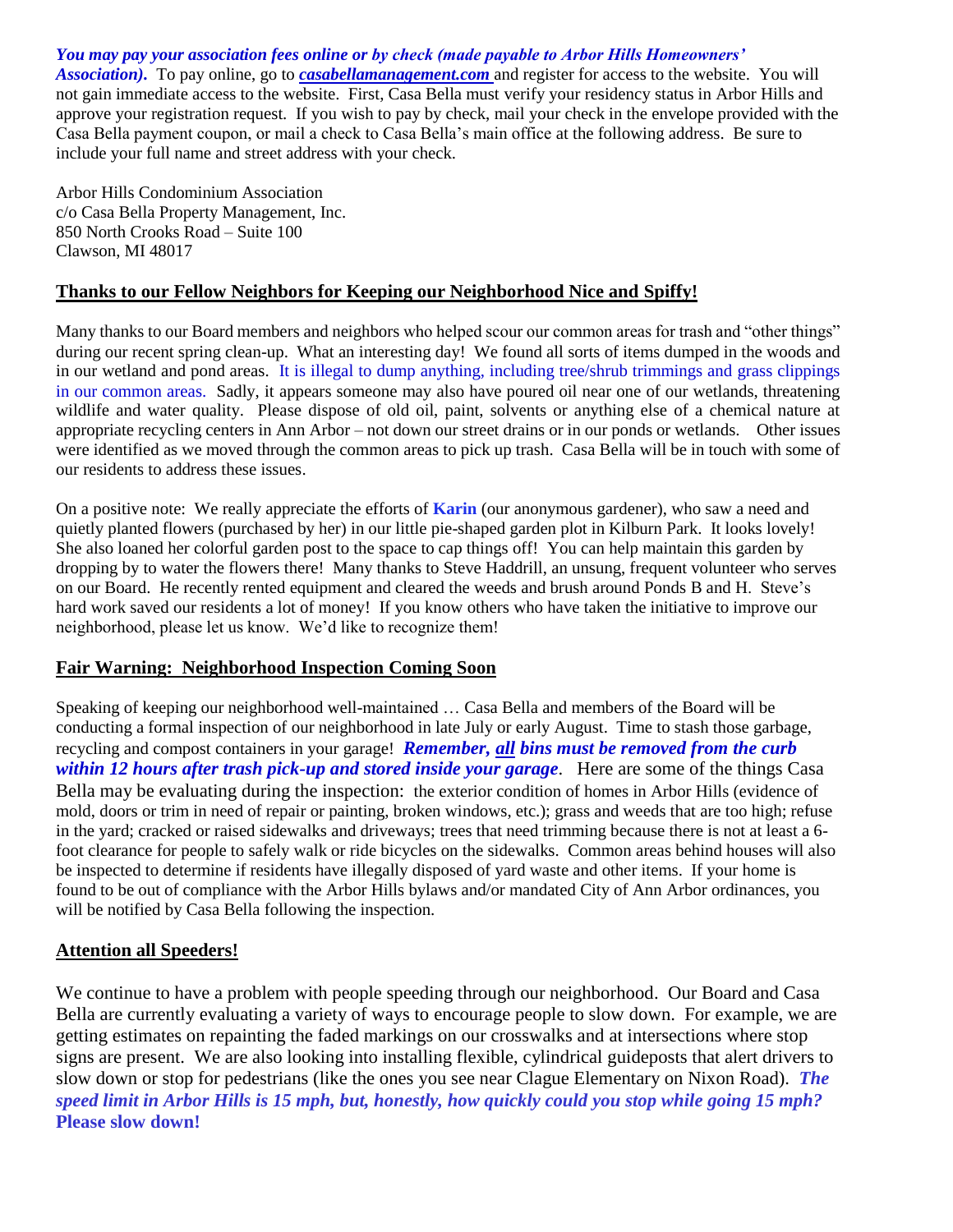# **Mosquito Dunks**

The second round of mosquito dunks were installed in all the ponds on July  $4<sup>th</sup>$ . The next round will be in early August. The Board is hoping that the reduction of mosquitos in Arbor Hills allows everyone more time to enjoy their evenings outdoors.

### **A Pox Upon Our Pear Trees**

This past spring, we arranged to have the flowering pear trees at the entrance to Arbor Hills sprayed to help prevent the rust trellis virus. Treating the virus is fairly inexpensive, but success rates vary. Unfortunately, things aren't looking very good for the pear trees at our entrance. You've probably noticed the leaves are speckled with bright, orange spots or have already turned brown and fallen off. Sadly, many of our residents also have flowering pear trees that have been affected by the virus. The Board is discussing a plan for replacing the eight (8) pear trees in the common area at the entrance to our neighborhood. If you have a tree in front of your home or on your property, you are responsible for caring for it or replacing it if it has died.

#### **Street Sweeping**

A couple of weeks ago, the street sweeper we pay to sweep our streets came, went and had to come back. Many of our residents left their cars parked on the street, which prevented the street sweeper from doing a thorough job. He had to come back. Please watch for posted announcements in the future about street sweeping and snow removal and make sure your vehicles are removed from our streets. Also, if you notice leaves and/or debris are clogging a street drain near your house, please take a few minutes to grab a rake and a refuse bag, and clear the drain. Thanks for your help!

# **The Lights are On!**

Good News! The burned out streetlights in Arbor Hills have been replaced! The Board is following the policy to repair/replace burned out street lights if one (1) light has been out for four (4) months or if three (3) or more lights are out, irrespective of duration. *If you spot a street light that has burned out or is cycling on and off (sort of blinking on and off), please email Pam at Casa Bella.* Please specify the location of the street light pole and the cross streets located near the pole. The streetlight pole numbers will be replaced soon for easier identification.

#### **Before You Start Your Next Home Improvement Project …**

One form you will find on the Arbor Hills website is the *"Request for Modification" approval form*. This form must be completed and submitted to Casa Bella Property Management, in advance, if you wish to make a change from established color standards (e.g., roof shingles, front doors, siding, etc.); garage door or window pane design (e.g. muntin/grid versus plain glass); or outdoor structural components (retaining walls, decks, fences, etc.). This is necessary to ensure Arbor Hills maintains a consistent appearance to enhance property values.

It is also the *responsibility of homeowners to ensure appropriate building permits are obtained* (either by themselves or hired contractors), prior to initiating electrical, mechanical, heating and cooling, plumbing, and/or renovation or construction projects. This also applies to roofing, window replacement, deck replacement/construction, fence construction, basement refinishing, and other home improvement or large landscaping projects. For your own protection, verify contractors are properly licensed and insured to do the work. And, don't forget you are legally required to contact "MISS DIG" to identify/flag underground utilities before you or your contractors begin any excavation project (e.g., planting shrubs and trees)!

# **Looking for a Contractor?**

Attached to this newsletter is an updated list of contractors your fellow residents have used and recommended for home repairs and improvement. Although the Arbor Hills Board does not endorse the service providers on this list, your neighbors have experienced good luck with them! Check it out!